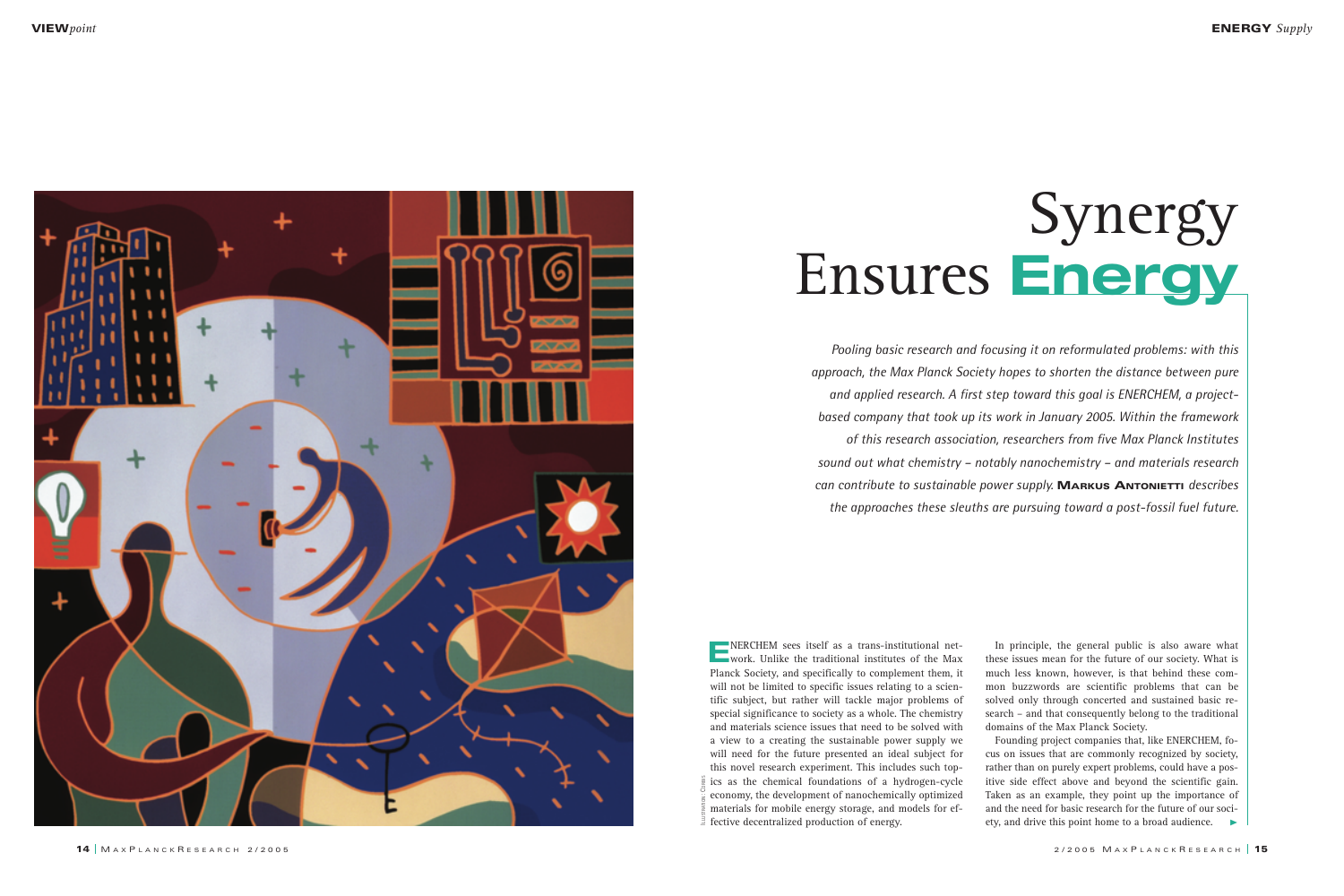| ٦<br>ī<br>۹ | ٠     |  |
|-------------|-------|--|
| ٠<br>o      | e est |  |

The project company's work packages result from the well-known problem of ensuring power supply for generations to come, which corresponds to the UN definition of sustainability. For reasons of climate protection, as well as in view of Asia's rapid industrialization and the foreseeable depletion of fossil resources, it seems that we can no longer simply update current technology. Therefore, it is not enough for key concepts, such as a hydrogen economy, greatly improved energy storage (batteries), fuel cells, nano-insulating foams for better building insulation, seasonal energy management and more effective generation of solar energy to be the subject of political discussions, they need to be tackled with scientific methods.

These fields are already being explored extensively by a large number of groups and centers, of course, but the main approaches are still strongly focused on current technologies, markets and interest groups. The founders of ENERCHEM were surprised to learn that such activities are so often characterized by a lack of mediumterm, non-interest-specific basic research, primarily as a result of the structure of such centers. In addition, the approaches currently being pursued are frequently not progressive enough and do not meet even the basic requirement of contributing to a system solution. In some cases, it is even a matter as simple as not asking the right questions. Moreover, concepts that do not view our current power supply as the default are scarce.

This presented the Max Planck Society with a field of research that, without regard for economic constraints and influences, can pursue and track solutions long enough to allow for comparison with conventional energy concepts. Since this final system comparison is not subject to the statutes of the Max Planck Society, it should be carried out in cooperation, either with industry partners or with other research organizations – for example by getting Fraunhofer Institutes on board when the project has made sufficient progress.

A systemic analysis of the research requirements delivers a wealth of obvious approaches and projects. For example, energy should be generated more efficiently, but it should also be possible to transport and store it, and losses during transportation and use should be minimized. Each of these problems takes on a dimension for which even small improvements bring big results.

To further develop the argument, a classification is needed – that of centralized versus decentralized energy production. The current dogma is centralized energy production and distribution, whether through ever-larg-

Finding catalysts that reliably promote this reaction, also decentralized – and on a very small scale, such as in a laptop – is incredibly difficult and is being addressed at EN-

ERCHEM, under Robert Schlögl at the Fritz Haber Institute. With their help, the energy of windmills or solar cells could be stored and tapped as needed.

In order to store gases like hydrogen and methane as energy carriers, pressure techniques can be used to liquefy them. However, another option is to store gases in porous systems with practically no external pressure. Here, the storage takes place through the gain in interfacial energy. This effect is also described in the form of a capillary pressure that is dependent on the material and the pore size – and that can take on values up to 1,000 bar with very small pores. For a number of reasons (accessibility, chemical variability, chemical and mechanical stability), porous carbon appears to be the most promising target structure. The ability to take up substances highly effectively, as well as reversibly, is known from activated carbon in air conditioners and gas masks. However, the chemical structure and the architecture of modern porous carbon are very different from that of its ancestors.

Currently, chemistry departments of five institutes are cooperating in ENERCHEM: those of the Fritz Haber Institute (Robert Schlögl, Inorganic Chemistry) and the Max Planck Institutes of Coal Research (Ferdi Schüth, Heterogeneous Catalysis), for Solid State Research (Joachim Maier, Electrochemistry), for Polymer Research (Klaus Müllen, Supramolecular Chemistry) and of Colloids and Interfaces (Markus Antonietti, Colloid Chemistry and Nanostructures).

The project company's research focuses on nanoscience. However, unlike other nanocenters, the spotlight is on problems that have been outlined – and the goal is to tackle these problems using typical nanobased strategies and materials. This involves choosing the topics in such a way that the strengths of all groups involved are brought to bear, converging to create synergy. This puts ENERCHEM in a gap of sorts: between applied research, which aims to develop products to sell, even without having the final basic knowledge; and basic research, whose sole aim is knowledge, without considering utility. This middle course follows the real preindustrial traditions of science.

er power plants or even, in the distant future, through nuclear fusion. But this energy must then be transported and stored in the optimum manner, since the majority of the

consumers, such as cars or aircraft, operate in a decentralized way. Furthermore, the centralized concept entails the disadvantage that energy occurring at decentralized locations cannot be used effectively. This means that solar energy remains in the desert, extensive wind energy is lost on its way to the consumer, and millions of tons of natural gas are still being burned each year because it does not pay to transport it. Those are the main weaknesses of a centralized approach.

The highlights of decentralized energy production are improved production and storage, for example through new solar cells and new electrode materials, which may even transform sunlight directly into chemical energy without taking a detour via electricity. The energy produced at many different locations must then be stored, transported, distributed and then consumed – so cand dates for the new material flows must be identified and evaluated without any ideological influences. Furthermore, the storage medium must be capable of releasing the energy simply and effectively, for example as in a fuel cell.

Although the carbon/hydrocarbon cycle offers the advantage of leak-proof transportation and storable energy, the disadvantage is that the carbon dioxide it produces isn't really cyclable, and acts as a greenhouse gas. By comparison, the end product of the potential hydrogen cycle – water – makes it very attractive. However, it is very difficult to store and transport hydrogen effectively: 2 grams of hydrogen have a volume of 22.4 liters, and even at an uncomfortable pressure of 500 bar, the density is just 50 grams per liter.

Herein lies the strength of chemical storage systems: a liter of methanol, for example, can be stored and transported easily and binds no fewer than 100 grams of hydrogen, which would take up a volume of 1,000 liters. The above argumentation now requires merely a chemical reaction that will also ensure the decentralized cyclability of the hydrogen/methanol system. The *forming/reforming* equilibrium is suitable for this, described by the following reaction equation:



The focus of this first project company was chosen with a view to the fact that chemistry has recently been experiencing a renaissance that many did not expect. It owes this new strength to refined physi-chemical measuring methods, to back-fertilization from biology, and to systematic investigation in the scale range beyond molecules. Political decision makers and research managers also agree that chemical nanotechnology has now at least caught up with genetics and molecular biology as a promising prospect for the future. This was explained very clearly and substantiated in detail in a recently published strategic report by America's National Research Council.

Thus, a *commodity* from the secure inner core of science became a subject that, in some cases, is the only one capable of responding to the increasingly demanding technological needs of modern society. To date, this trend has not been widely recognized in the German research landscape. For example, research capacities in the life sciences and biophysics continue to be greatly expanded, but chemistry is underrepresented, even compared with branch subjects. Given the scientific and economic importance of chemistry, this is very difficult to understand.

Ferdi Schüth's group at the Max Planck Institute for Coal Research, for example, using a method known as nanocasting, has produced carbons that exhibit a surface area of 2,000 square meters per gram of carbon. For one thing, these carbons have a very light structure and a pore volume of up to 3.3 cubic centimeters per gram of carbon, and for another, they are chemically variable and monolithic – that is, they consist of a single piece, in contrast to carbon nanotube powders, for example. Investigating such structures for gas storage, as well as hydride and electron storage, for example in high-power capacitors for future electric cars, is one of the issues ENERCHEM addresses.

The principle of catalysis plays a key role in all energy conversion and cleaning steps. The electronic burning of hydrogen in fuel cells, for example, lives on a thin layer of noble metal catalysts, usually made of platinum or palladium. But rare elements such as noble metals are not a sustainable technological solution: the Earth does not have sufficient reserves of these elements to convert even just all cars to fuel cells.

## *A lot of things are still in disorder in chemistry*

## *Carbon holds great potential*